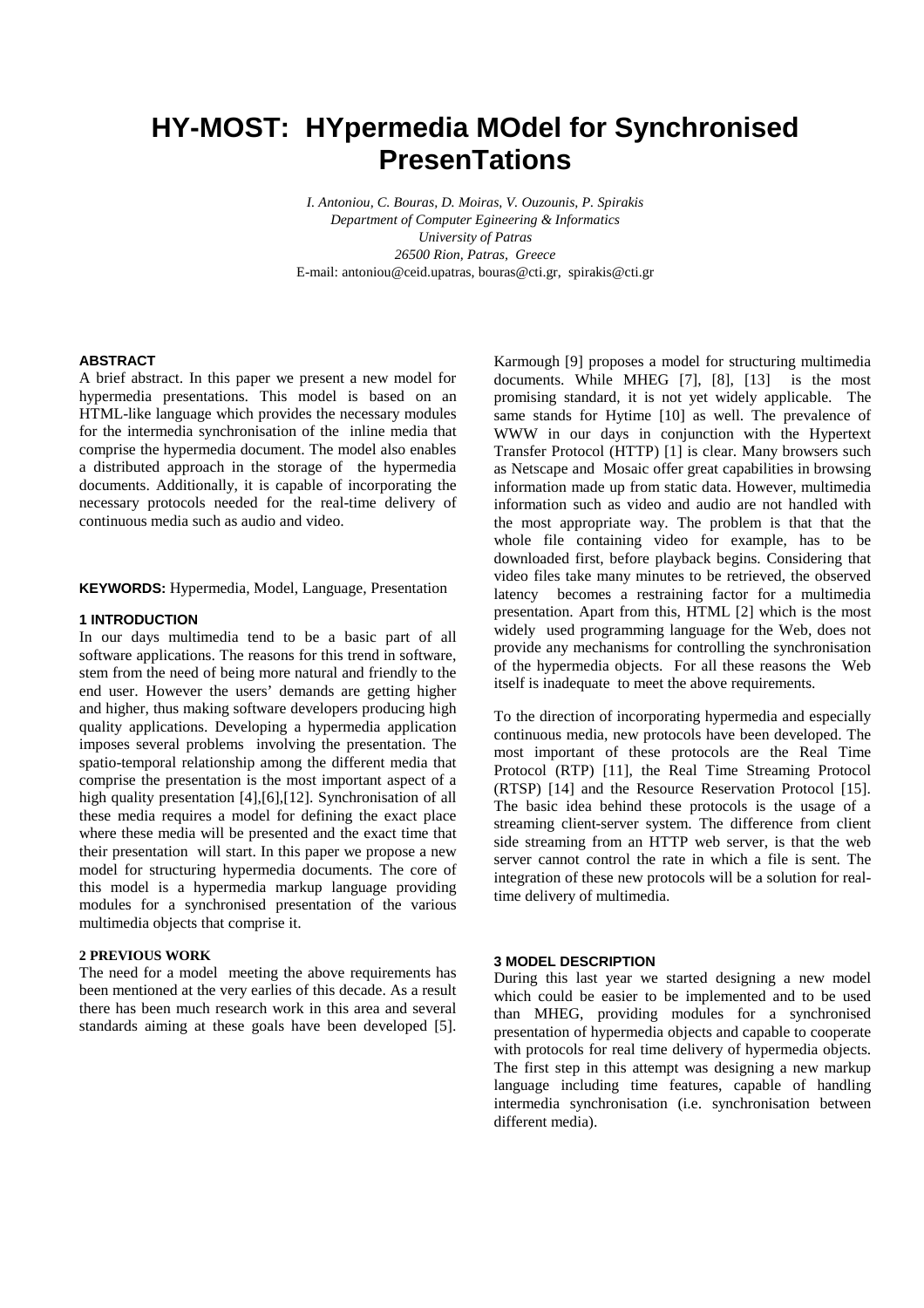Indeed, this language encapsulates characteristics for the synchronised presentation of a pre-defined scenario. Using this language it is possible to determine the exact place where all the multimedia objects that comprise the presentation will appear, and the exact time that this will happen. This is achieved by introducing the notion of 'relative playout start time' and media playout duration' for every media that is embedded in the presentation scenario .

The most important feature of a hypermedia language is linking different documents. In traditional hypermedia systems, navigation is enabled via either a "sequential" way or an "explorational" way. In sequential navigation, users have to follow the links defined by the creator of the hypermedia document in order to maintain a logical sequence of the selected information topic. On the contrary, "explorational" navigation can be used to override the logical sequence. In our language we include both of these methods and we expanded the notion of sequential navigation by incorporating timing characteristics in the linking method. This means that a specific link may automatically be followed after the expiration of a time period that is properly defined by the presentation scenario. In this way it is possible to compose multimedia documents for a specific presentation scenario.

Apart from this, the integration of the real time protocols discussed above can be easily implemented. In this way real time service can be provided for the on-demand delivery of multimedia objects.

An other important feature of this language is that it permits the multimedia objects to be stored in different servers, thus providing the model a distributed approach, with all the advantages that are implied from this.

In order to check out in practise all the features mentioned above, we designed and implemented a browser for this language. We also developed a teletraining system which is based on this language and uses the Real Time Protocol (RTP) for the delivery of continuous media.

In the sequel we use the Backus-Naur Form (BNF) to describe the main parts of the language, where terminal symbols appear in capital letters and boldface, while non-terminals appear in brackets.

## <Hdocument> : : = **TITLE STRING END\_TITLE** <HSentence>

 $\leq$ Hsentence $>$ : : = /\* empty \*/ | <Headings> <Main> <Separator> <HSentence>

 $\langle$ Next>::= /\* empty \*/ |<HyperLink>

 $\leq$ Headings> ::= /\* empty \*/ | <Heading1> | <Heading2> | <Heading3> <Heading1> ::= **H1 STRING END\_H1**

<Heading2> ::= **H2 STRING END\_H2**

<Heading3> ::= **H3 STRING END\_H3**

 $|Main\rangle ::= <$ Par $>$  $<$ Body $>$ 

<Separator> ::= /\* empty \*/ | **SEPARATOR**

 $\langle$ Par $\rangle$  ::= /\* empty \*/ | **PARAGRAPH** 

 $\langle \text{Body} \rangle ::= \text{/* empty}$  \*/

| <Document> <Body>

| <Image> <Body>

| <Audio> <Body>

| <Video> <Body>

| <Audio\_Video> <Body>

| <HyperLink> <Body>

<Document> ::= **TEXT** <Text> **END\_TEXT**

 $<$ Text $>$  ::= /\* empty \*/ | **STRING** <Text>

<Image> ::= **IMG** <ImgOptions> <Source> <Id> <Note> **END\_IMG**

<Audio> ::= **AU** <AuOptions> <Source> <Id> <Note> **END\_AU**

 $\langle \text{Video} \rangle$  ::= **VI**  $\langle \text{ViOptions} \rangle$   $\langle \text{Source} \rangle$   $\langle \text{Id} \rangle$   $\langle \text{Note} \rangle$ **END\_VI**

<Audio\_Video> ::= **AU\_VI** <Au\_ViOptions> <Au\_ViSource> <Au\_Vi\_Id> <Note> **END\_AU\_VI**

<HyperLink>::=**HLINK**<to\_HyperText> <TimeOption> <Note> **END\_HLINK**

**HLINK** <to OtherHost> <TimeOption> <Note> **END\_HLINK**

<ImgOptions> ::= <TimeOption> | <TimeOption> <OtherImgOptions>

<AuOptions> ::= <TimeOption> | <TimeOption> <OtherAuOptions>

<ViOptions> ::= <TimeOption> | <TimeOption> <OtherViOptions>

<Au\_ViOptions> ::= <SyncOption> | <SyncOption> <OtherAu\_ViOptions>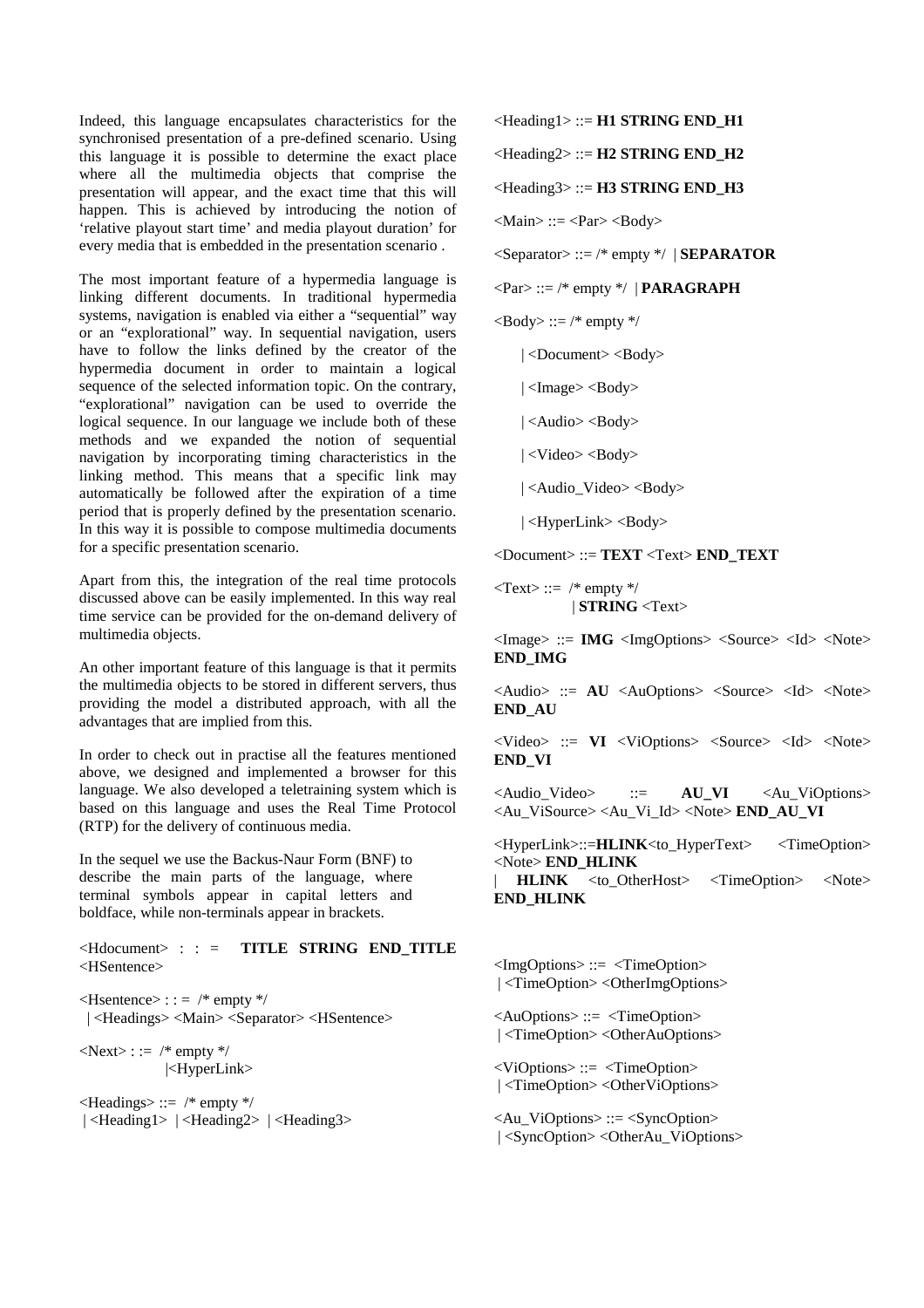## <TimeOption> ::=/\*empty\*/ | **STARTIME STRING** | **STARTIME STRING DURATION STRING**

<SyncOption>::= **STARTIME STRING STARTIME STRING**

<OtherImgOptions>::= **HEIGHT STRING WIDTH STRING**

 $\leq$ OtherAuOptions> ::= /\* empty for the time being...\*/

 $\leq$ OtherViOptions> ::= /\* empty for the time being...\*/

 $\leq$ OtherAu\_ViOptions>::= /\* empty for the time being...\*/

<Source> ::= **SOURCE** <Filename>

<Au\_ViSource> ::= **SOURCE** <Filename> **SOURCE** <Filename>

<Id> ::= **ID STRING**

<Au\_Vi\_Id> ::= **ID STRING ID STRING**

<to\_HyperText> ::= <Filename>

<to\_OtherHost> ::= **STRING** < HyperLink >

<Note> ::= **NOTE STRING**

<Filename> ::= **STRING**

## **4 CONCLUSIONS AND FUTURE WORK**

We proposed an extensiom of the HTML model for hypermedia presentations whose core is an HTML-like language with extended timing features, capable to manage the synchronisation between the objects that comprise it. In the future we are going to extend the capabilities of the language with more presentation features concerning both static and continuous media. Additionally, the structuring of presentations will be given in a more formal way, especially in the distribution of multimedia objects and we will provide more interaction to the model. Finally, we are going to develop an authoring tool to facilitate the creation of hypermedia presentations.

## **REFERENCES**

- [1] T.Berners-Lee Hypertext Transfer Protocol (HTTP). Working Draft of the Internet Engineering Task Force, 1993.
- [2] T.Berners-Lee and Connolly. Hypertext Markup Language (HTML). Working Draft of the Internet Engineering Task Force, 1993.
- [3] C.Bouras, et. al. 'An On-Demand Multimedia\Hypermedia Service over Broadband Networks'. In proceedings of 5th IEEE International

Conference on High Performance Distributed Computing, Syracuse, N.Y., USA, 6-9 August, 1996Cole, William G. Understanding Bayesian Reasoning Via Graphical Displays, in Proc. CHI'89 Human Factors in Computing Systems (Austin, April 30-May 4,1989), ACM Press, pp. 381-386.

- [4] Chun-Chuan Yang and Jay-Hsiung Huang, 'A Multimedia Synchronisation Model and its implementation in Transport protocols'. IEEE J. Select. Areas on Communications, vol14 ,no1, pp 212-225, Jan 1996.
- [5] Francis Kretz and Francoise Colaitis, Standarizing Hypermedia Information Objects, IEEE Comunications Magazine, pp. 60-70, May 1992.
- [6] Herng-Yow Chen & Ja-Ling Wu, 'Multisync : A synchronisation model for multimedia systems,' IEEE Journal on Selected Areas in Communications, vol 14, No.1 , January 1996.
- [7] Hofrichter et al. MAJA: MHEG Application using JAVA Applet, Proceedings of the Workshop RTWM'96: Real Time Multimedia and Web, Sofia Antipolis.
- [8] K. Hofrichter .GLASS: A Multimedia Presentation System utilizing MHEG Objects, Proceedings of the !stInternational Workshop on High Speed Networks and Open Distributed Platforms, ST.Petersbourg, June 13- 15, 1995
- [9] H. Khalfallah, A.Karmouch. An archtecture and a data model for integrated multimedia documents and presentational applications, Multimedia Systems, 1995 3:238-250.
- [10] Newcombet al., 1991. The HyTime Hypermedia/Timebased Document Structuring Language, Communications of the ACM, November 1991.
- [11] H.Schulzrinne and et. al. RTP: A Transport Protocol for Real-Time Applications, March 1995. Internet Draft Internet Engineering Task Force.
- [12] R.Steinmetz 'Synchronisation properties in a multimedia system', IEEE Selected Areas In Communications, vol8 ,no3, Apr.1990, pp.401-412.
- [13] Thomas Beyer-Boudnik. Wolfgang Effelsbberg. MHEG explained, IEEE Multimedia, Spring 1995, pp. 26-38.
- [14] Real Time Streaming Protocol (RTSP). Internet Draft. Available at: URL: http://www.prognet.com/prognet/rt/protocol.txt
- [15] Reservation Protocol (RSVP). Available at: